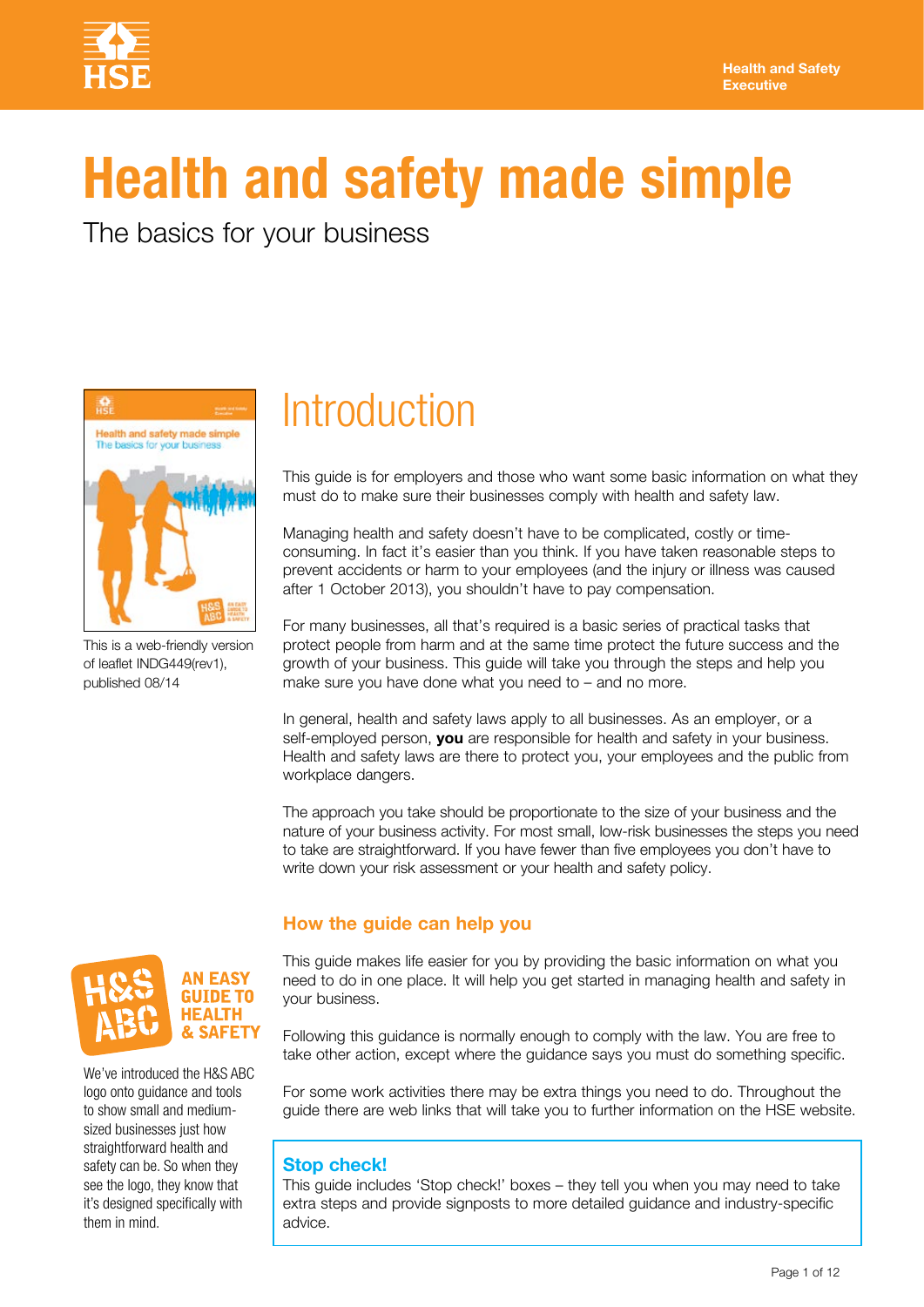## Decide who will help you with your duties

As an employer, you must appoint someone competent to help you meet your health and safety duties. A competent person is someone with the necessary skills, knowledge and experience to manage health and safety.

If you run a low-risk business, health and safety is something you can manage without needing to buy in expert help. Here you could appoint yourself as a competent person or one or more of your workers.

However, if you are not confident of your ability to manage all health and safety in-house, or if you are a higher-risk business, you may need some external help or advice.

Deciding what help you need is very important. Unless you are clear about what you want, you probably won't get the help you need. Use the web links below to get more information and to help you ask the right questions:

- Get competent advice (www.hse.gov.uk/business/competent-advice.htm) ■ HSE leaflet: *Getting specialist help with health and safety*
- (www.hse.gov.uk/pubns/indg420.htm)

## Write a health and safety policy for your business

Describing how you will manage health and safety in your business will let your staff and others know about your commitment to health and safety. This will be your health and safety policy. It should clearly say who does what, when and how.

#### If you have fewer than five employees you don't have to write down your health and safety policy.

The policy does not need to be complicated or time-consuming. To help you, we have created a template that you can download and complete.

The template also includes a section for your risk assessment so that you can record everything in one document. Use the copy at the back of this guide or you can find it online (www.hse.gov.uk/risk/risk-assessment-and-policy-template.doc).

We also provide an example health and safety policy to give you an idea of what to include when writing your own (www.hse.gov.uk/risk/health-and-safety-policyexample.doc).

A policy will only be effective if you and your staff follow it and review it regularly.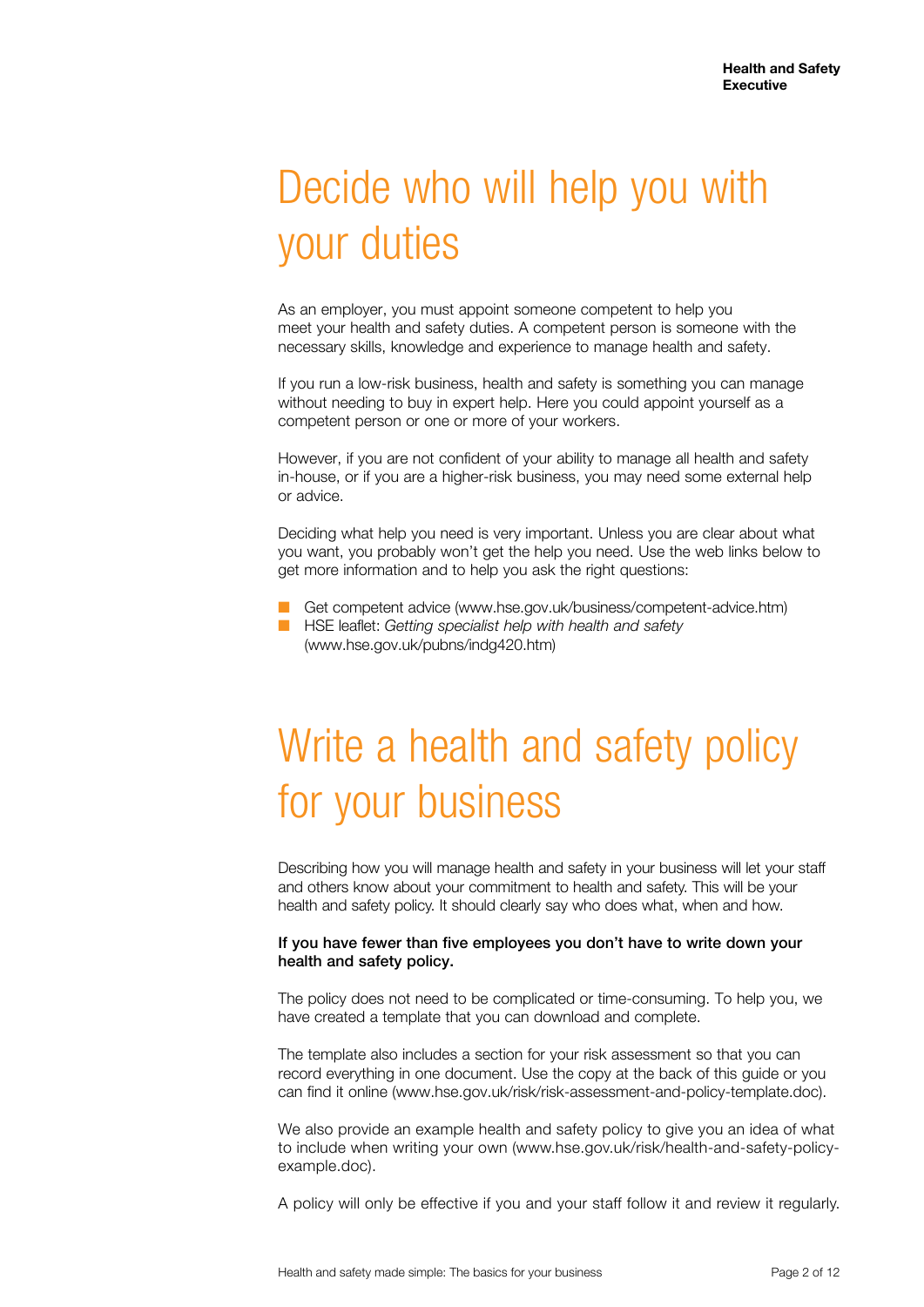## Control the risks in your business

You must control the health and safety risks in your workplace.

To do this you need to think about what, in your business, might cause harm to people and decide whether you are taking reasonable steps to prevent that harm. This is known as a risk assessment. You are probably already taking steps to protect your employees, but your risk assessment will tell you whether you have covered all you need to.

**A risk assessment is not about creating huge amounts of paperwork, but rather about identifying sensible measures to control the risks in your workplace.** 

You should record your significant findings, but there is no need to record everyday risks. Keep it simple and focus on controls. **If you have fewer than five employees you don't have to write anything down.**

The law does not expect you to remove all risks, but to protect people by putting in place measures to control those risks, so far as reasonably practicable. Your risk assessment need only include what you could reasonably be expected to know – **you are not expected to anticipate unforeseeable risks.**

For most low-risk businesses controlling risks is straightforward. HSE has created tools to help you. We have online risk assessment tools to help businesses working in offices and shops complete their risk assessment quickly (www.hse.gov.uk/risk/ assessment.htm).

We also have a selection of example risk assessments (www.hse.gov.uk/risk/ casestudies). They show you what a completed risk assessment might look like for your type of business. You can use these as a guide when doing your own.

An easy way to record your findings is to use the risk assessment template. This template also includes a section for your health and safety policy so you can record everything in one place. You can find it online (www.hse.gov.uk/risk/risk-assessmentand-policy-template.doc) or use the copy at the back of this guide.

#### **How do I assess the risks in my workplace?**

A good starting point is to walk around your workplace and look for any hazards (things that may cause harm).

Then think about the risk, which is the chance, high or low, of somebody being harmed by a hazard, and how serious the harm could be.

Think about how accidents could happen and who might be harmed. Ask your employees what they think the hazards are, as they may notice things that are not obvious to you and may have some good ideas on how to control the risks.

Concentrate on the real risks – those that are most likely to cause harm. Consider the measures you are already taking to control the risks and ask if you have covered all you need to do.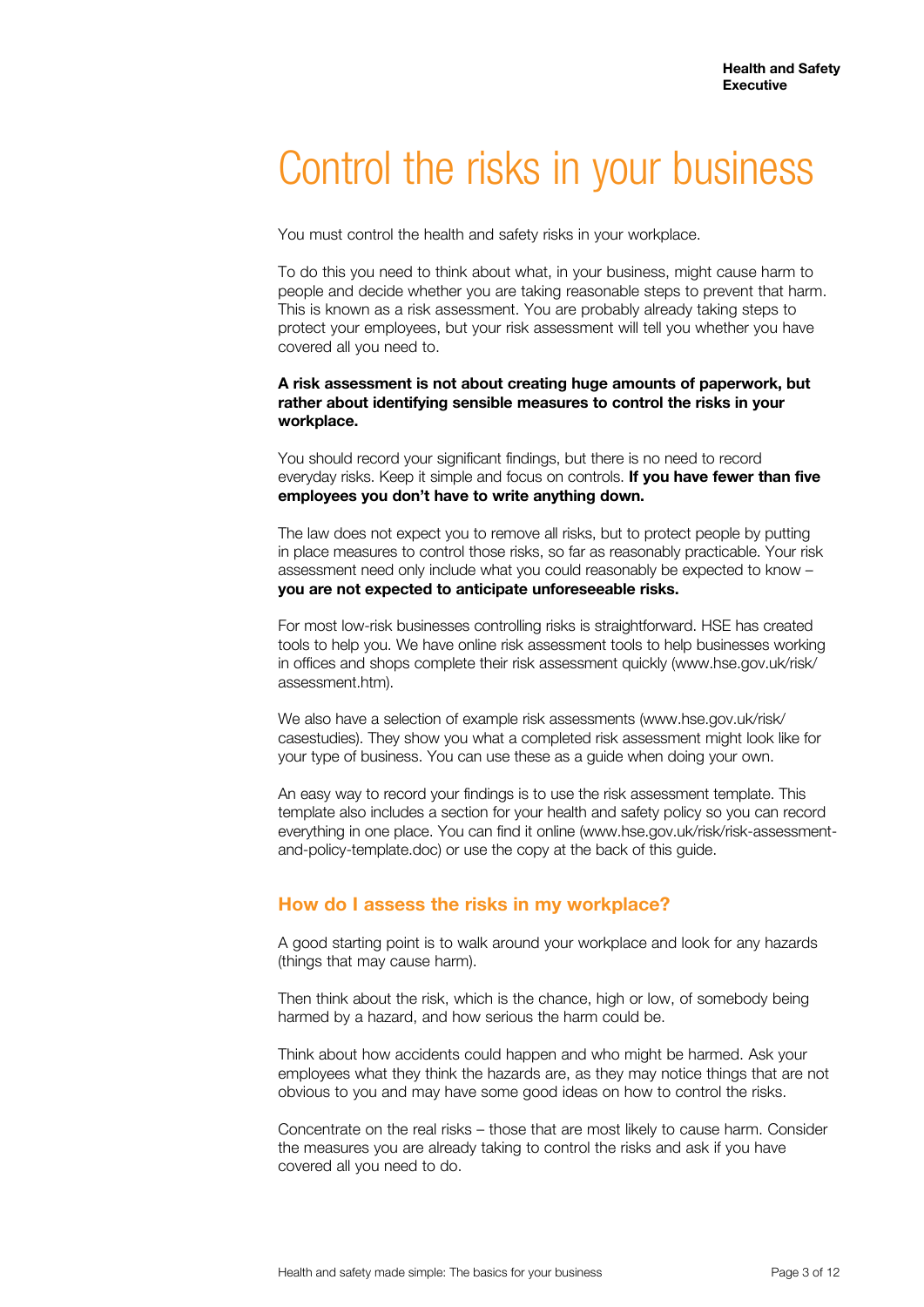Once you have identified the risks and what you need to do to control them, you should put the appropriate measures in place.

Then record your significant findings. Any paperwork you produce should help you to manage the risks in your business and tell people what they need to know. For most people this does not need to be a big exercise – just note the main points down about the significant risks and what you concluded.

If you have fewer than five employees you don't have to write anything down.

You can get more help and ideas on ways to control your risks by going to the risk management pages on our website (www.hse.gov.uk/risk).

Few workplaces stay the same and sooner or later you will bring in new equipment, substances or procedures that could lead to new hazards. It makes sense to review your risk assessment on a regular basis. If anything significant changes, check your risk assessment and update it.

#### **Stop check!**

#### **Don't forget to consider everyone who could be harmed**

- Some workers may have particular requirements. You can get more help on our diversity pages (www.hse.gov.uk/diversity).
- Think about homeworkers, and people who might not be in the workplace all the time, such as visitors, contractors and maintenance workers.
- Take members of the public into account, if they could be hurt by your work activities.
- If you share a workplace with another business, you will need to consider how your work affects others and how their work affects you and your staff. Talk to each other and work together to make sure controls are in place.

#### **High-risk activity**

- For some activities that are recognised to carry high risks there are particular control measures beyond those set out in this guide that are required by law. The HSE website (www.hse.gov.uk) has information on specific activities and industries to help you decide what you need to do about the risks.
- A few examples are working at height, working with chemicals or other dangerous substances, working with machinery, gas, electricity and asbestos or working within explosive atmospheres. Depending on the type of work you do, there may be other risks that are relevant to your business.
- If you carry out a high-risk activity, check whether you need to obtain a licence or notify someone before you start work. See our website for further information and all the necessary notification forms (https://www.hse.gov.uk/forms/notification).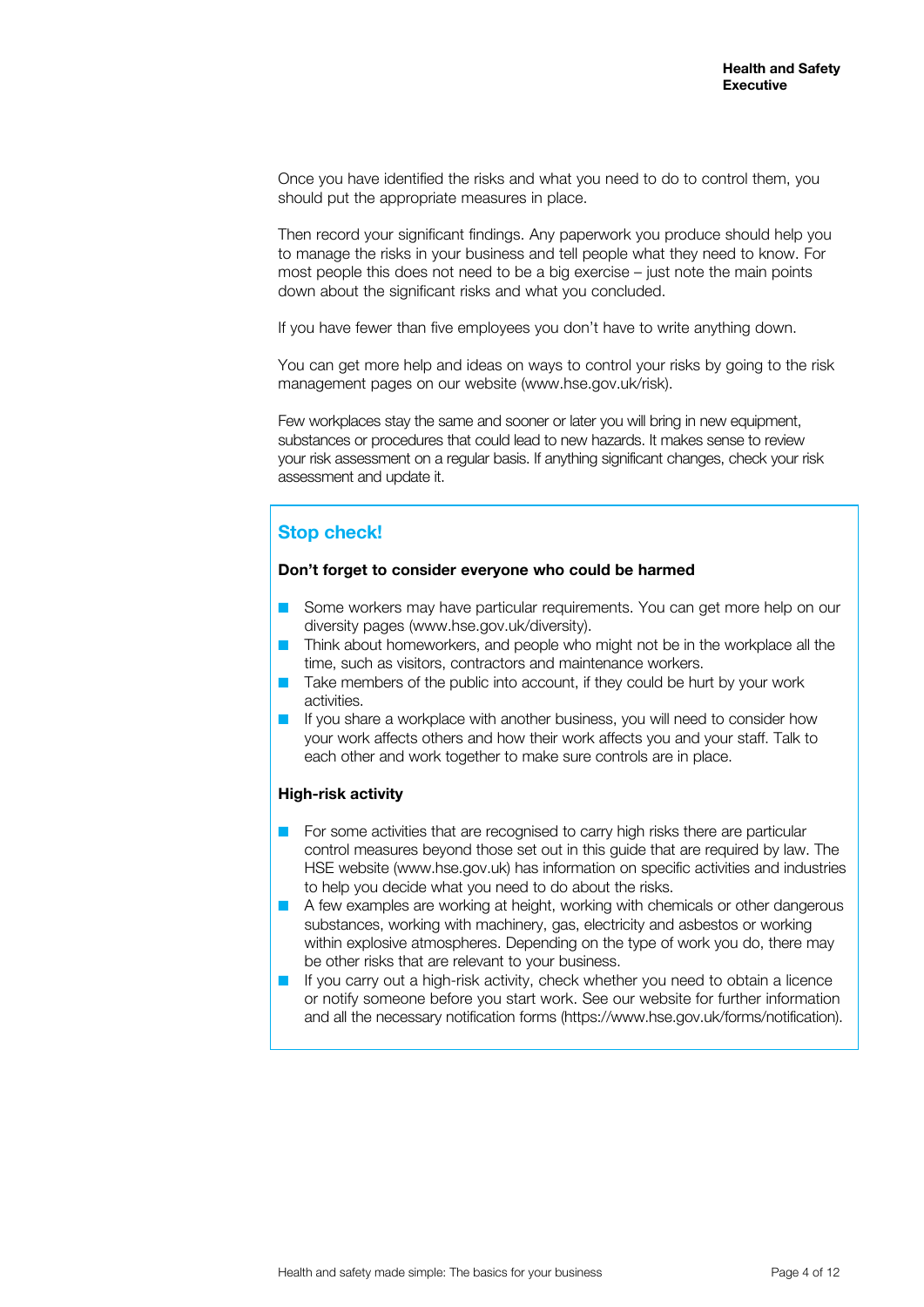### Consult your employees

You have to consult all your employees on health and safety. This does not need to be complicated. You can do this by listening and talking to them about:

- health and safety and the work they do;
- how risks are controlled;
- the best ways of providing information and training.

Consultation is a two-way process, allowing staff to raise concerns and influence decisions on the management of health and safety.

Your employees are often the best people to understand risks in the workplace and involving them in making decisions shows them that you take their health and safety seriously.

In a very small business, you might choose to consult your employees directly. Alternatively, you might consult through a health and safety representative, chosen by your employees or selected by a trade union. As an employer, you cannot decide who will be the representative.

See the 'do your bit' pages on our website for more information on consulting with your employees (www.hse.gov.uk/involvement/doyourbit).

These pages include:

- advice on what you should be doing;
- a step-by-step guide;
- case studies.

## Provide training and information

Everyone who works for you needs to know how to work safely and without risks to health. You must provide clear instructions and information, and adequate training, for your employees.

Consider how much training is necessary. A proportionate approach is needed, for example a low-risk business would not need lengthy technical training. Providing simple information or instructions is likely to be sufficient.

Don't forget contractors and self-employed people who may be working for you and make sure everyone has the right level of information on:

- hazards and risks they may face, if any;
- measures in place to deal with those hazards and risks, if necessary;
	- how to follow any emergency procedures.

When you provide training, ask your employees what they think about it, to make sure it's relevant and effective. Keeping training records will help you to identify when refresher training might be needed.

The information and training you provide should be in a form that is easy to understand. Everyone working for you should know what they are expected to do.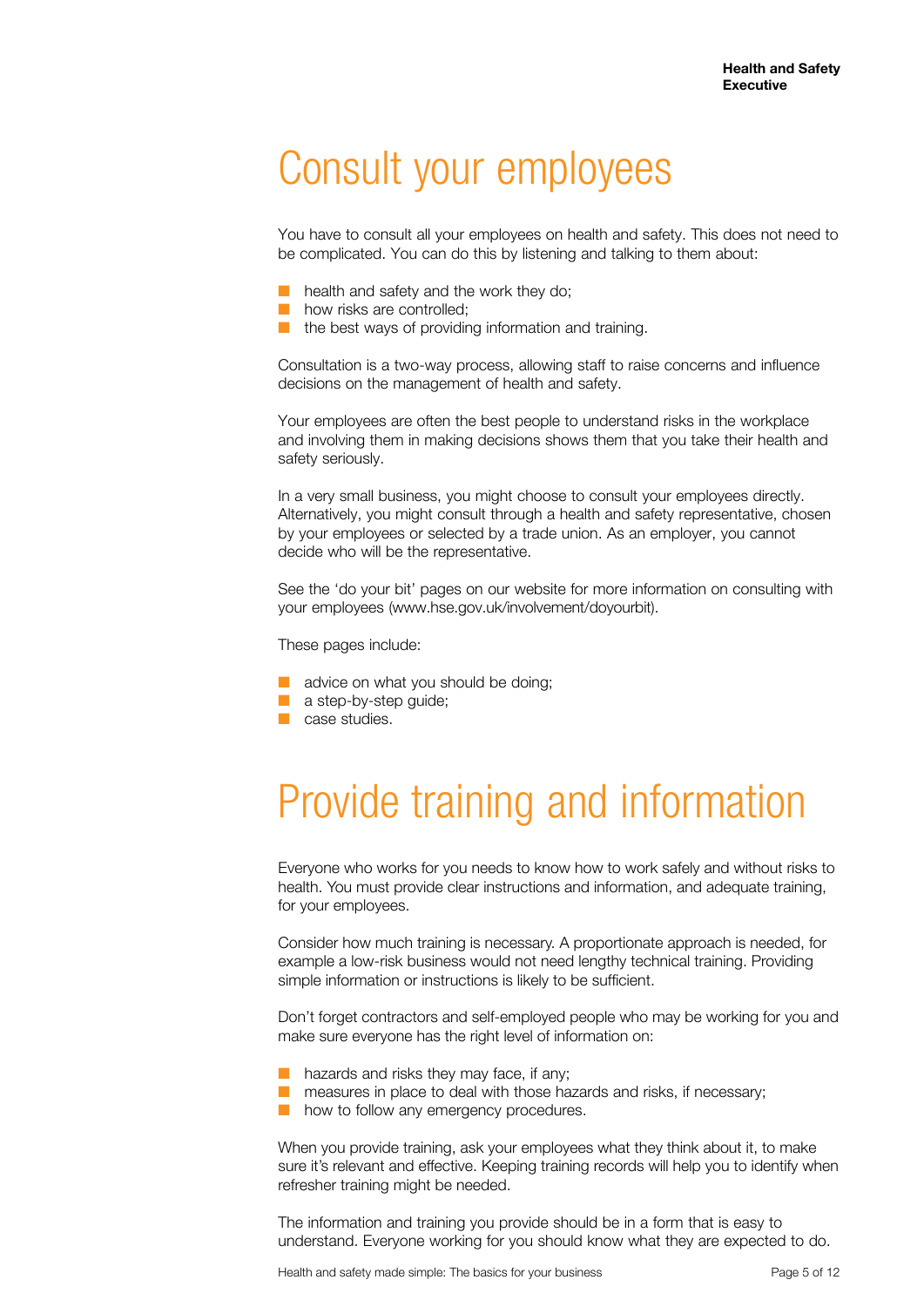Health and safety training should take place during working hours and it must not be paid for by employees. There are many external trainers who will be able to help you with your training needs but effective training can often be done 'in-house'.

For more advice, see HSE's leaflet *Health and safety training: A brief guide* (www.hse.gov.uk/pubns/indg345.htm).

#### **Stop check!**

Some of your staff may have particular health and safety training needs, for example:

- new recruits;
- people changing jobs or taking on extra responsibilities;
- young employees, who are particularly vulnerable to accidents;
- health and safety representatives.

Our website provides more information on laws relating to the protection of young people at work (www.hse.gov.uk/youngpeople) and the functions and training of health and safety representatives (www.hse.gov.uk/involvement/training.htm).

## Provide the right workplace facilities

You must provide the right workplace facilities for everyone in your workplace, including people with disabilities. However, this doesn't have to be complicated or time-consuming.

Basic things you need to consider are outlined below.

#### **Welfare facilities**

For your employees' well-being you need to provide:

- toilets and hand basins, with soap and towels or a hand-dryer;
- drinking water;
- a place to store clothing (and somewhere to change if special clothing is worn for work);
- somewhere to rest and eat meals.

#### **Health issues**

To have a healthy working environment, make sure there is:

- $\Box$  good ventilation a supply of fresh, clean air drawn from outside or a ventilation system;
- a reasonable working temperature (usually at least 16 °C, or 13 °C for strenuous work, unless other laws require lower temperatures);
- lighting suitable for the work being carried out;
- enough room space and suitable workstations and seating;
- a clean workplace with appropriate waste containers.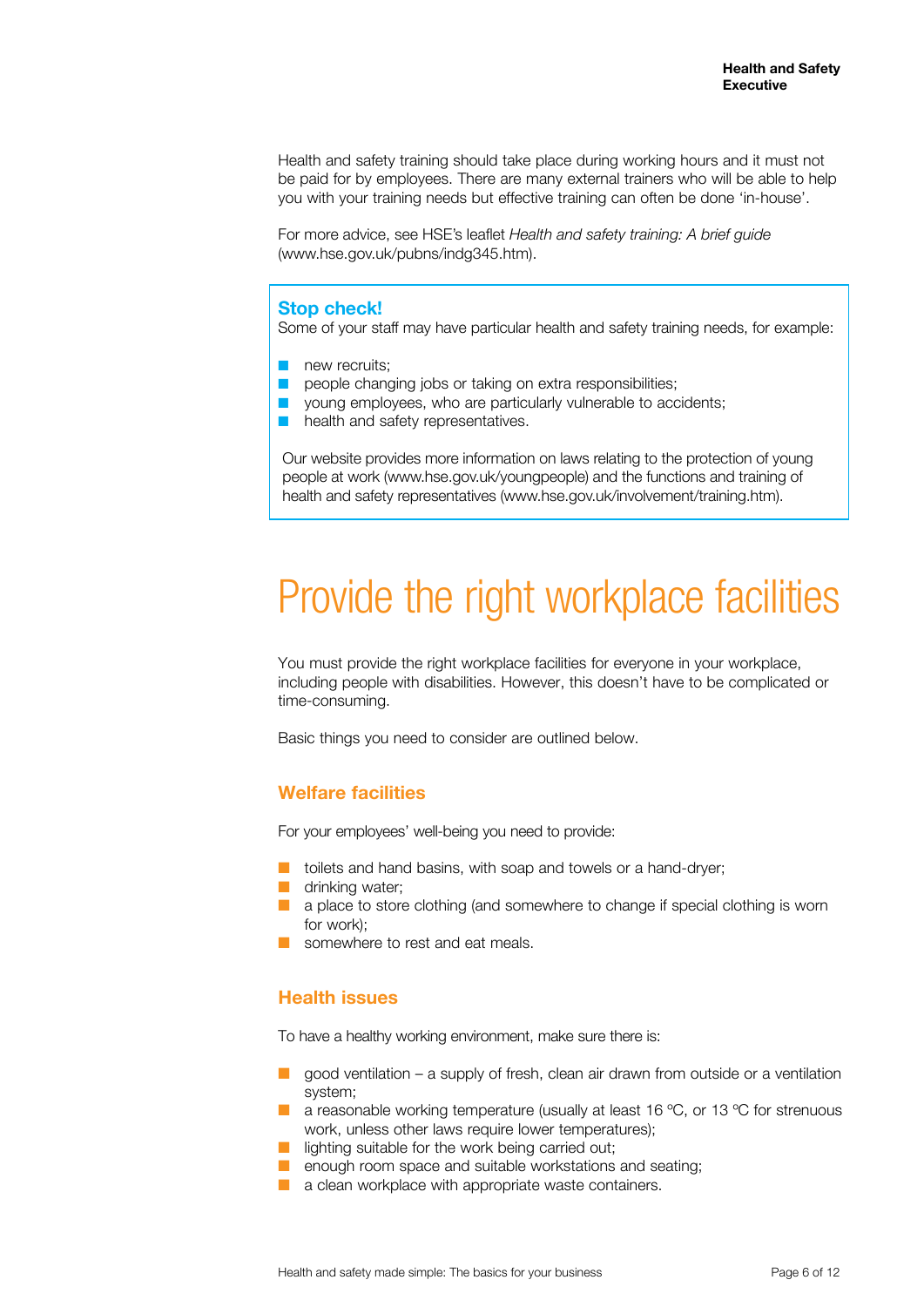#### **Safety issues**

To keep your workplace safe you must:

- properly maintain your premises and work equipment;
- keep floors and traffic routes free from obstruction;
- have windows that can be opened and also cleaned safely;
- make sure that any transparent (eg glass) doors or walls are protected or made of safety material.

You can find more detailed information at www.hse.gov.uk/toolbox/workplace.

#### **Stop check!**

There are specific laws relating to some higher-risk workplaces, such as construction sites. For more information, select your workplace from HSE's industries page (www.hse.gov.uk/guidance/industries.htm).

## Make arrangements for first aid, accidents and ill health

#### **First aid**

You must have first-aid arrangements in your workplace.

You are responsible for making sure your employees receive immediate attention if they are taken ill or are injured at work. Accidents and illness can happen at any time and first aid can save lives and prevent minor injuries from becoming major ones.

Your arrangements will depend on the particular circumstances in your workplace and you need to assess what your first-aid needs are.

As a minimum, you must have:

- a suitably stocked first-aid box;
- an appointed person to take charge of first-aid arrangements;
- information for all employees giving details of first-aid arrangements.

You might decide that you need a first-aider. This is someone who has been trained by a competent first-aid training provider.

More detailed information can be found on the first-aid pages on our website (www.hse.gov.uk/firstaid).

#### **Accidents and ill health**

Under health and safety law, you must report and keep a record of certain injuries, incidents and cases of work-related disease.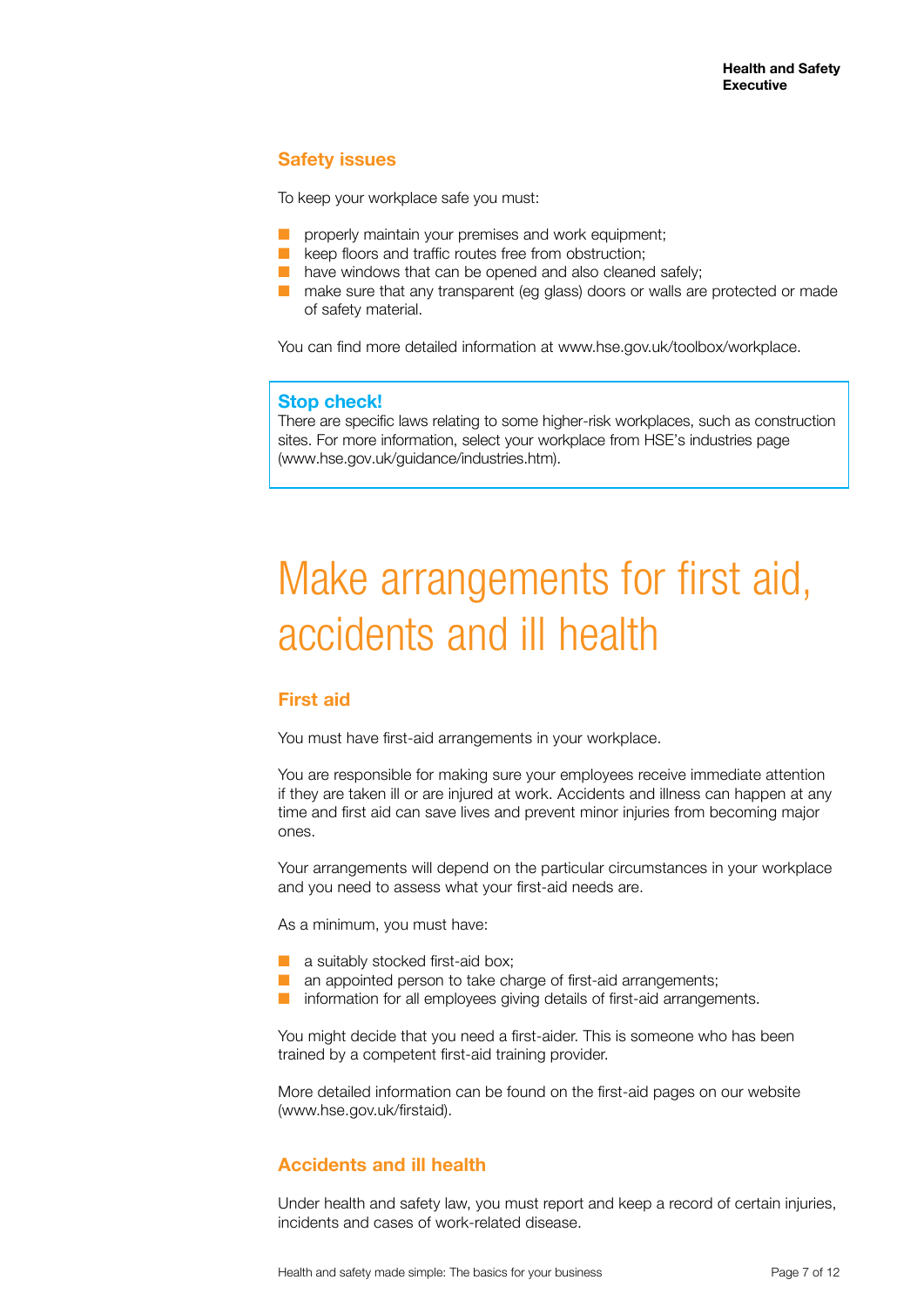You can find out which ones must be reported and how to report them on our website (www.hse.gov.uk/riddor).

Keeping records will help you to identify patterns of accidents and injuries, and will help when completing your risk assessment. Your insurance company may also want to see your records if there is a work-related claim.

#### **Stop check!**

- Make sure you protect people's personal details by storing records confidentially in a secure place.
- If you have more than ten employees, or own or occupy a mine, quarry or factory, you must keep an accident book under social security law.
- You can buy an accident book from HSE Books (http://books.hse.gov.uk) or record the details in your own record system.

## Display the health and safety law poster

If you employ anyone, you must display the health and safety law poster, or provide each worker with a copy of the equivalent pocket card. You must display the poster where your workers can easily read it.

The poster outlines British health and safety laws and includes a straightforward list that tells workers what they and their employers need to do.

You can also add details of any employee safety representatives or health and safety contacts if you wish to do so.

You can get copies of the poster and pocket card from HSE Books (www.hse.gov.uk/pubns/books/lawposter.htm).

#### **Stop check!**

A revised version of the health and safety law poster was published in 2009 and, as of 5 April 2014, you are obliged to display it or give workers the equivalent leaflet.

It makes it easier for employers and saves time by removing the requirement to enter details of the local enforcing authority and the Employment Medical Advisory Service.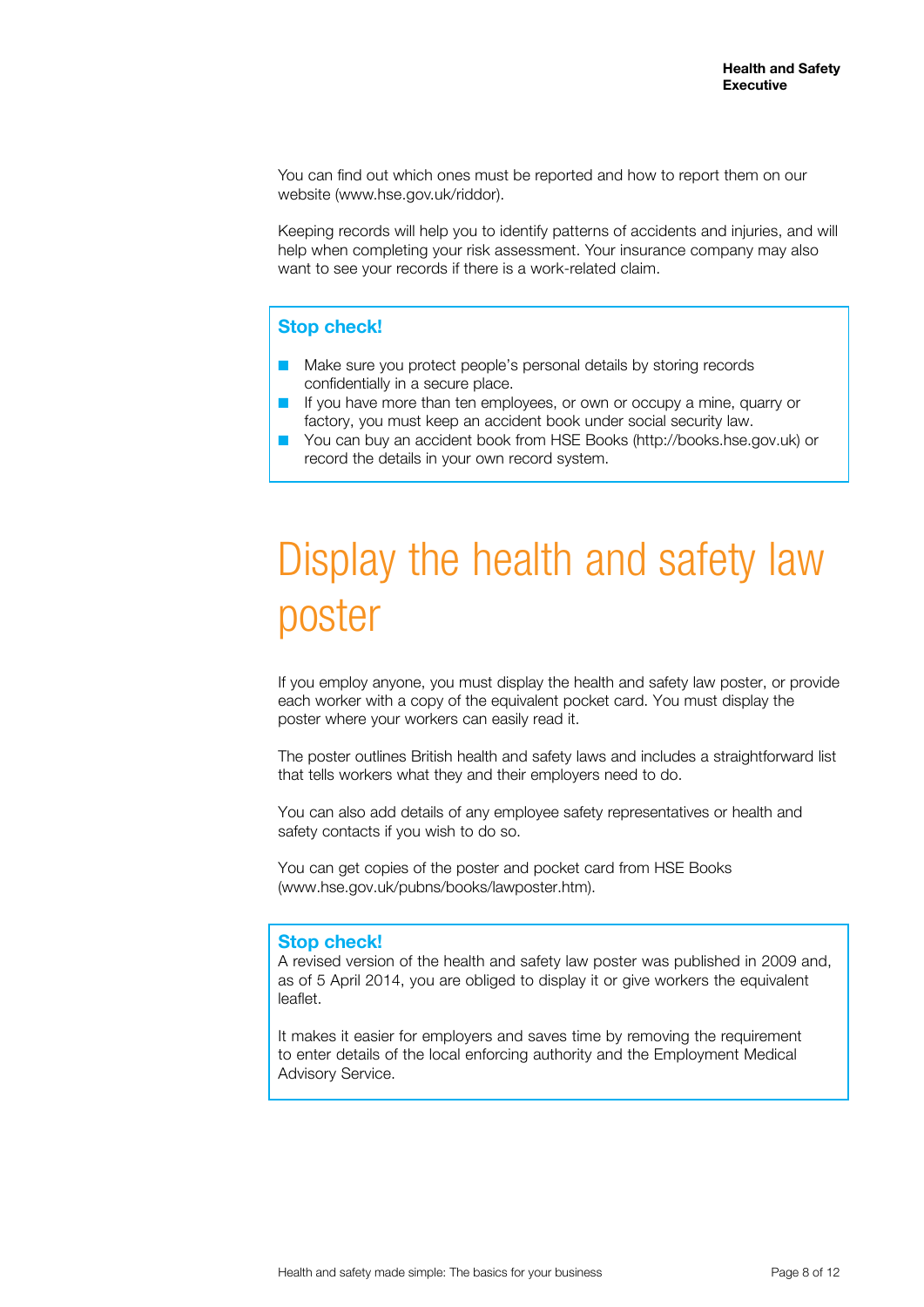## Get insurance for your business

If your business has employees you will probably need employers' liability insurance.

If an employee is injured or becomes ill as a result of the work they do for you, they can claim compensation from you. Meeting your health and safety duties is easier than you think. As long as you have taken reasonable steps to prevent accidents or harm to your employees (and the injury or illness was caused after 1 October 2013), you shouldn't have to pay compensation.

However, if a court finds you are liable, employers' liability insurance will help you to pay any compensation for your employees' injuries or illness.

Only a few businesses are not required to have employers' liability insurance. If you have no employees, or are a family business and all employees are closely related to you, you may not need it.

For further details see our leaflet *Employers' Liability (Compulsory Insurance) Act 1969: A brief guide for employers* (www.hse.gov.uk/pubns/hse40.htm).

#### **How do you get employers' liability insurance?**

You can buy employers' liability insurance through insurers or intermediaries like brokers or trade associations. You may find that it often comes as part of an insurance package designed to cover a range of business needs.

Your policy must be with an authorised insurer and the Financial Conduct Authority (FCA) has a list of these. You can check their register on the FCA website (www.fca.org.uk).

## Keep your business up to date

Following news and events in your industry will help you keep your health and safety policies and risk assessments up to date. You can access HSE news in the way that suits you best:

- RSS news feeds to your computer or mobile (www.hse.gov.uk/news/rss)
- Free ebulletins (www.hse.gov.uk/news/subscribe)
- Podcasts (www.hse.gov.uk/podcasts)

#### **Where can you go for help?**

We've organised our website (www.hse.gov.uk) by industry and topic to help you find what's relevant to you.

Help is also available through trade unions, employers' organisations and trade associations.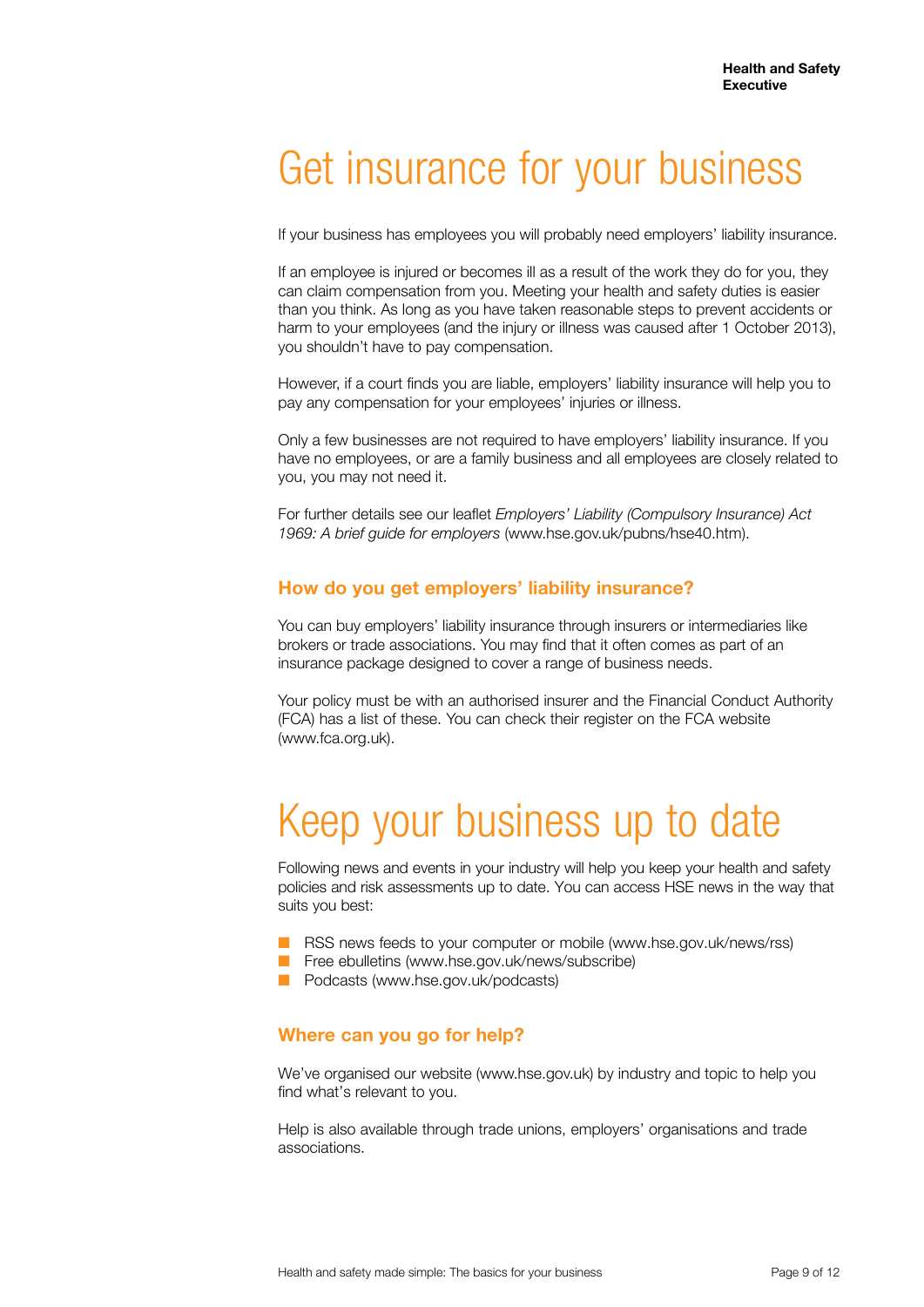| Health and safety policy                                                                                                                                                                                                |                                  |                                                                             |
|-------------------------------------------------------------------------------------------------------------------------------------------------------------------------------------------------------------------------|----------------------------------|-----------------------------------------------------------------------------|
| This is the statement of general policy and arrangements for: (Name                                                                                                                                                     | of company)                      |                                                                             |
| (Name of Employer/Senior manager)                                                                                                                                                                                       |                                  | has overall and final responsibility for health and safety                  |
| (Member of staff)                                                                                                                                                                                                       |                                  | has day-to-day responsibility for ensuring this policy is put into practice |
| Statement of general policy                                                                                                                                                                                             | Responsibility of:<br>Name/Title | (customise to meet your own situation)<br>Action/Arrangements               |
| Prevent accidents and cases of work-related ill health by<br>managing the health and safety risks in the workplace                                                                                                      |                                  |                                                                             |
| training, to ensure employees are competent to do their work<br>Provide clear instructions and information, and adequate                                                                                                |                                  |                                                                             |
| Engage and consult with employees on day-to-day health<br>and safety conditions                                                                                                                                         |                                  |                                                                             |
| https://www.gov.uk/workplace-fire-safety-your-responsibilities<br>fire or other significant incident. You can find help with your<br>Implement emergency procedures - evacuation in case of<br>fire risk assessment at: |                                  |                                                                             |
| maintain plant, equipment and machinery, and ensure safe<br>Maintain safe and healthy working conditions, provide and<br>storage/use of substances                                                                      |                                  |                                                                             |
| Signed: (Employer)                                                                                                                                                                                                      |                                  | Date:                                                                       |
| You should review your policy if you think it might no longer be valid, eg if circumstances change.<br>If you have fewer than five employees, you don't have to write down your policy.                                 |                                  |                                                                             |
| Health and safety law poster is displayed at: (location)                                                                                                                                                                |                                  |                                                                             |
| First-aid box is located:                                                                                                                                                                                               |                                  |                                                                             |
| Accident book is located:                                                                                                                                                                                               | Date:                            |                                                                             |
|                                                                                                                                                                                                                         |                                  |                                                                             |

Accidents and ill health at work reported under RIDDOR (Reporting of Injuries, Diseases

and Dangerous Occurrences Regulations) www.hse.gov.uk/riddor

Accidents and ill health at work reported under RIDDOR (Reporting of Injuries, Diseases<br>and Dangerous Occurrences Regulations) www.hse.gov.uk/riddor<br>To get an interactive version of this template go to:<br>www.hse.gov.uk/risk

To get an interactive version of this template go to:

www.hse.gov.uk/risk/risk-assessment-and-policy-template.doc

Combined risk assessment and policy template published by<br>the Health and Safety Executive 08/14 Combined risk assessment and policy template published by the Health and Safety Executive 08/14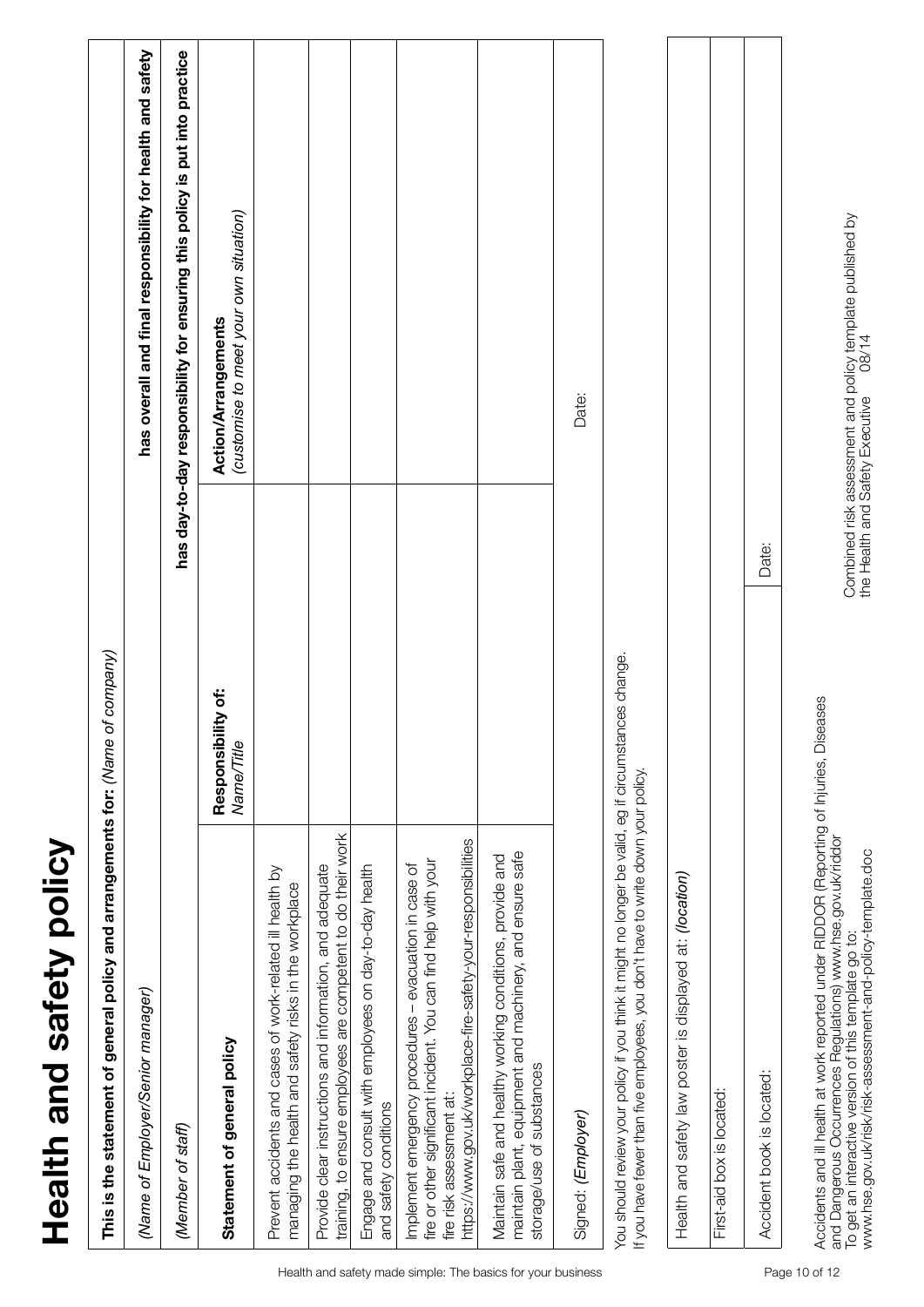# Risk assessment **Risk assessment**

**All employers must conduct a risk assessment.** 

All employers must conduct a risk assessment.<br>If you have fewer than five employees you don't have to write anything down. **If you have fewer than five employees you don't have to write anything down.**

Company name:

Date of risk assessment:

| Company name:                      |                                 |                                                                                                                                                                                               | Date of risk assessment:                                                                                             |                |                 |      |
|------------------------------------|---------------------------------|-----------------------------------------------------------------------------------------------------------------------------------------------------------------------------------------------|----------------------------------------------------------------------------------------------------------------------|----------------|-----------------|------|
| What are the<br>hazards?           | Who might be harmed<br>and how? | What are you already doing?                                                                                                                                                                   | Do you need to do anything<br>else to control this risk?                                                             | Action by who? | Action by when? | Done |
|                                    |                                 |                                                                                                                                                                                               |                                                                                                                      |                |                 |      |
| work equipment or work activities) |                                 | an accident in the workplace or if there are any significant changes to hazards, such as new<br>You should review your risk assessment if you think it might no longer be valid (eg following | www.hse.gov.uk/risk/risk-assessment-and-policy-template.doc<br>To get an interactive version of this template go to: |                |                 |      |

For further information and to view our example risk assessments go to:<br>www.hse.gov.uk/risk/casestudies For further information and to view our example risk assessments go to: www.hse.gov.uk/risk/casestudies

Combined risk assessment and policy template published by

Combined risk assessment and policy template published by<br>the Health and Safety Executive 08/14

the Health and Safety Executive 08/14